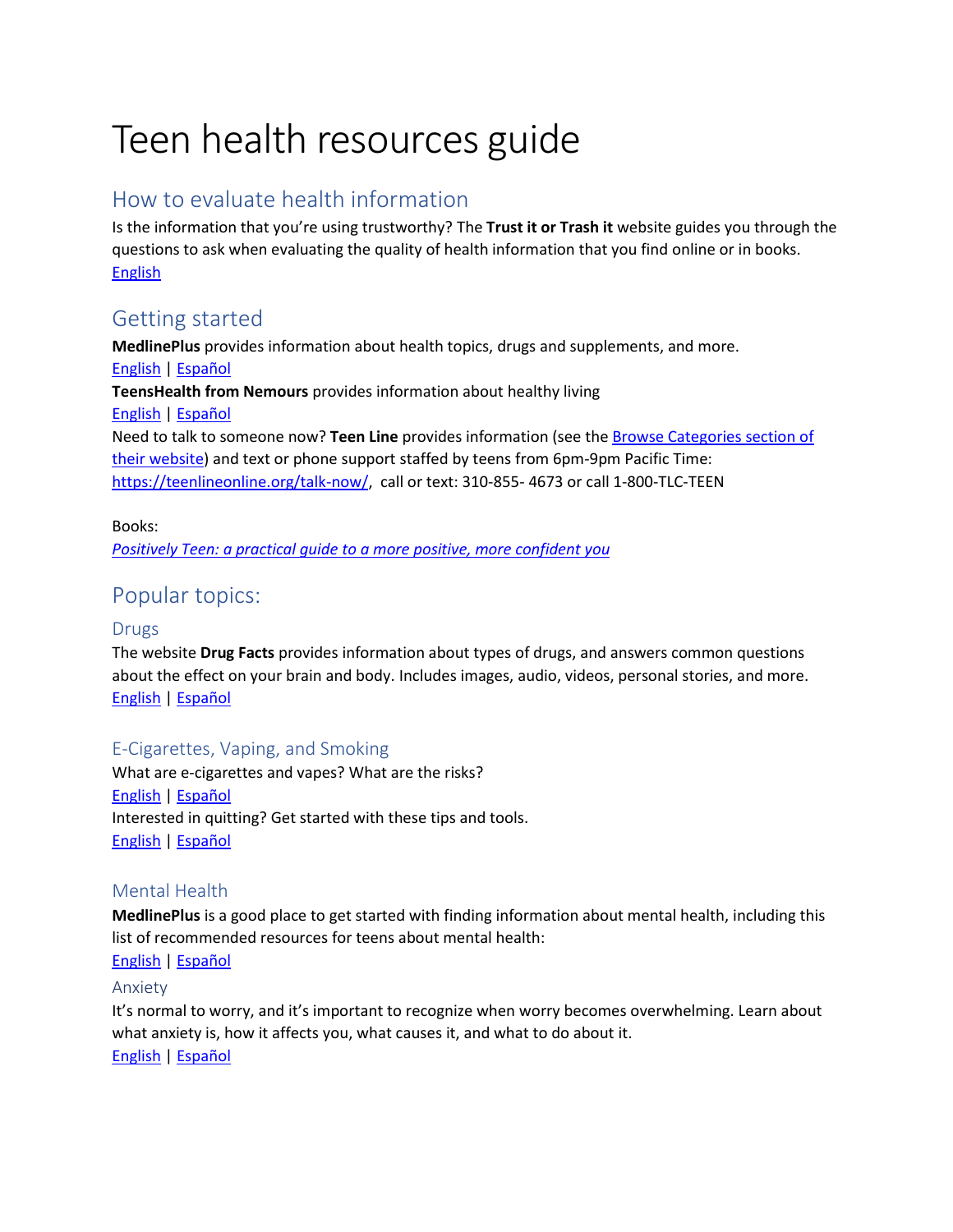#### Depression

Learn about the signs and symptoms of depression, treatment options, and resources for additional support.

[English](https://www.nimh.nih.gov/health/publications/teen-depression/index.shtml) [| Español](https://www.nimh.nih.gov/health/publications/espanol/la-depresion-en-la-adolescencia/index.shtml)

#### Stress

It's very common to feel stressed. What is stress, and how can you keep it under control? [English](https://kidshealth.org/en/teens/stress.html#cattake-care) [| Español](https://kidshealth.org/es/teens/stress-esp.html?WT.ac=pairedLink#cattake-care)

Books: *[\(Don't\) Call me Crazy: 33 voices to start the conversa](http://www.worldcat.org/oclc/1029095331)tion about mental health [My Anxious Mind: a teen's guide to managing anxiety and panic](http://www.worldcat.org/oclc/317118228) [Depression: a teen's guide to survive and thrive](http://www.worldcat.org/oclc/945693815)*

#### Nutrition & Fitness

**TeensHealth's Nutrition & Fitness Center** provides healthy recipes, exercise tips, and more. [English](https://kidshealth.org/en/teens/center/fitness-nutrition-center.html?WT.ac=t-ra#cattake-care) [| Español](https://kidshealth.org/es/teens/food-fitness-esp/?WT.ac=en-t-fitness-nutrition-center-k#cattake-care)

#### Sleep

Most teens need 8-10 hours of sleep each night. Here are some tips for getting a good night's sleep: [English](https://kidshealth.org/en/teens/tips-sleep.html?WT.ac=ctg#cattake-care) [| Español](https://kidshealth.org/es/teens/tips-sleep-esp.html?WT.ac=pairedLink#cattake-care)

#### Sex

**Sex, etc.** is a website created by teens, for teens, and provides information about sex, accessing health clinics, your rights, and more. **[English](https://sexetc.org/)** 

Book: *Doing It[: let's talk about sex](http://www.worldcat.org/oclc/1015281528) [It's Perfectly Normal: changing bodies, growing up, and sexual health](http://www.worldcat.org/oclc/1042080483)*

# Resources for specific groups:

## LGBTQ

**Gender Spectrum's Teen Resources** website provides information about understanding gender, questions to consider when coming out, knowing your rights, talking with your healthcare provider, and more.

[English](https://www.genderspectrum.org/resources/teens-2/)

Book: *[Pride Guide: A Guide to Sexual and Social Health for LGBTQ Youth](http://www.worldcat.org/oclc/1066142522)* by Jo Langford

#### Native American

**We R Native** is a resource created by Native youth, for Native youth. The website includes videos, personal stories, and information about wellbeing. [English](https://www.wernative.org/)